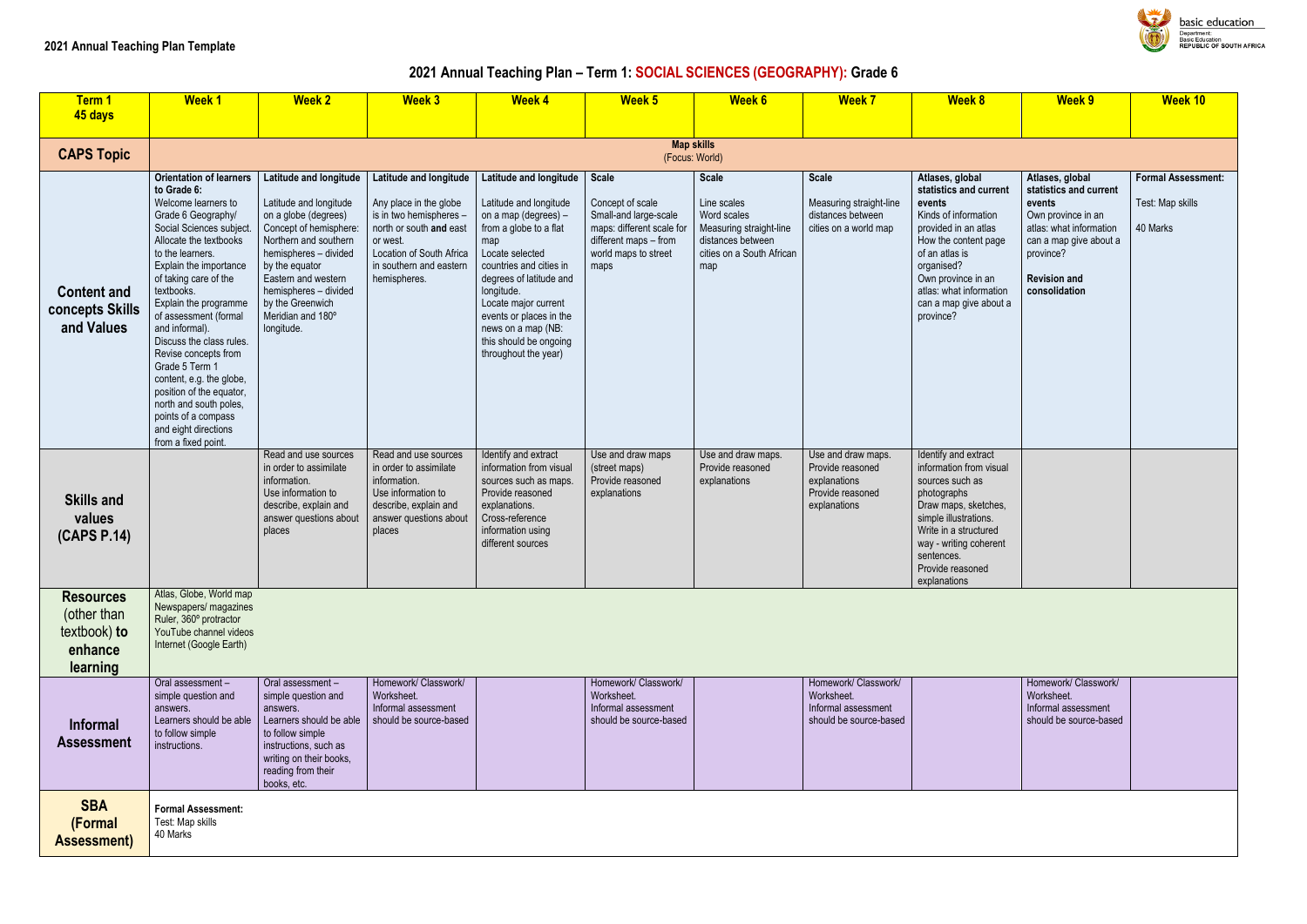#### **2021 Annual Teaching Plan – Term 2: SOCIAL SCIENCES (GEOGRAPHY): Grade 6**

| <b>Term 2</b><br>51 Days                                               | <b>Week1</b>                                                                                                                                                      | <b>Week 2</b>                                                                                                                                                                                                                   | <b>Week 3</b>                                                                                                                                     | <b>Week 4</b>                                                                                                                                                                  | Week 5                                                                                        | Week 6                                                                                        | <b>Week 7</b>                                                                                                               | <b>Week 8</b>                                                                                                                                                                          | Week 9                                                                                     | Week 10                              | <b>Week 11</b>                                          |  |  |
|------------------------------------------------------------------------|-------------------------------------------------------------------------------------------------------------------------------------------------------------------|---------------------------------------------------------------------------------------------------------------------------------------------------------------------------------------------------------------------------------|---------------------------------------------------------------------------------------------------------------------------------------------------|--------------------------------------------------------------------------------------------------------------------------------------------------------------------------------|-----------------------------------------------------------------------------------------------|-----------------------------------------------------------------------------------------------|-----------------------------------------------------------------------------------------------------------------------------|----------------------------------------------------------------------------------------------------------------------------------------------------------------------------------------|--------------------------------------------------------------------------------------------|--------------------------------------|---------------------------------------------------------|--|--|
|                                                                        |                                                                                                                                                                   |                                                                                                                                                                                                                                 |                                                                                                                                                   |                                                                                                                                                                                |                                                                                               |                                                                                               |                                                                                                                             |                                                                                                                                                                                        |                                                                                            |                                      |                                                         |  |  |
| <b>CAPS Topic</b>                                                      |                                                                                                                                                                   | <b>Trade</b><br>(Focus: South Africa and the world)                                                                                                                                                                             |                                                                                                                                                   |                                                                                                                                                                                |                                                                                               |                                                                                               |                                                                                                                             |                                                                                                                                                                                        |                                                                                            |                                      |                                                         |  |  |
| <b>Content and</b><br>concepts<br><b>Skills and</b><br><b>Values</b>   | Revision, feedback<br>and corrections of<br>Term 1 Map Skills<br><b>Test</b><br>Introduction to the<br>topic on Trade                                             | Why people trade<br>Trade as the<br>exchange of goods -<br>buying and selling of<br>goods for money<br>Exports and imports<br>between South Africa<br>and the world                                                             | What people trade<br>Goods: Raw materials<br>(primary products)<br>Manufactured goods<br>(secondary products)<br>Skills and services              | Resources and their<br>value<br>Values of selected<br>raw materials and<br>manufactured goods<br><b>Resources and their</b><br>value<br>Case study: From<br>cocoa to chocolate | Resources and their<br>value<br>Case study: From<br>cocoa to chocolate                        | <b>Resources and their</b><br>value<br>Case study: From<br>gold to jewellery                  | <b>Fair trading</b><br>Concepts of unfair<br>and fair trade<br>The human cost of<br>unfair trade - work<br>and exploitation | <b>Fair trading</b><br>Fair trade - case of a<br>positive project                                                                                                                      | <b>Revision and</b><br>consolidation                                                       | <b>Revision and</b><br>consolidation | <b>Formal Assess</b><br><b>Controlled Test</b><br>marks |  |  |
| <b>Skills and</b><br>values<br>(CAPS P.14)                             |                                                                                                                                                                   | Read and use sources<br>in order to assimilate<br>information.<br>Identify and extract<br>information from<br>visual sources such<br>as maps<br>Use information to<br>describe, explain and<br>answer questions<br>about places | Read and use sources<br>in order to assimilate<br>information.<br>Use information to<br>describe, explain and<br>answer questions<br>about places | Provide reasoned<br>explanations.<br>Cross-reference<br>information using<br>different sources                                                                                 | Provide reasoned<br>explanations<br>Cross-reference<br>information using<br>different sources | Provide reasoned<br>explanations<br>Cross-reference<br>information using<br>different sources | Provide reasoned<br>explanations                                                                                            | Identify and extract<br>information from<br>visual sources such<br>as photographs<br>Write in a structured<br>way - writing coherent<br>sentences.<br>Provide reasoned<br>explanations |                                                                                            |                                      |                                                         |  |  |
| <b>Resources</b><br>(other than<br>textbook) to<br>enhance<br>learning | Atlas<br>Newspapers/ magazine articles on trade<br>YouTube channel videos<br>Daily goods for practical exchange activities<br>Tables and graphs for data handling |                                                                                                                                                                                                                                 |                                                                                                                                                   |                                                                                                                                                                                |                                                                                               |                                                                                               |                                                                                                                             |                                                                                                                                                                                        |                                                                                            |                                      |                                                         |  |  |
| <b>Informal</b><br><b>Assessment</b>                                   | Corrections on Term 1   Oral assessment -<br>assessment                                                                                                           | simple question and<br>answers.<br>Learners should be<br>able to follow simple<br>instructions, such as<br>writing on their books,<br>reading from their<br>books, etc.                                                         | Homework/<br>Classwork/<br>Worksheet.<br>Informal assessment<br>should be source-<br>based                                                        |                                                                                                                                                                                | Homework/<br>Classwork/<br>Worksheet.<br>Informal assessment<br>should be source-<br>based    |                                                                                               | Homework/<br>Classwork/<br>Worksheet.<br>Informal assessment<br>should be source-<br>based                                  |                                                                                                                                                                                        | Homework/<br>Classwork/<br>Worksheet.<br>Informal assessment<br>should be source-<br>based |                                      |                                                         |  |  |
| <b>SBA</b><br>(Formal<br><b>Assessment)</b>                            | <b>Formal Assessment:</b><br>Controlled Test:<br>Term1 content: 15 marks<br>Term 2 content: 25 marks<br>Total marks: 40                                           |                                                                                                                                                                                                                                 |                                                                                                                                                   |                                                                                                                                                                                |                                                                                               |                                                                                               |                                                                                                                             |                                                                                                                                                                                        |                                                                                            |                                      |                                                         |  |  |



basic education c Education<br>'UBLIC OF SOUTH AFRICA

| <b>Week 9</b>                                                                              | Week 10                              | Week 11                                                          |  |  |  |  |
|--------------------------------------------------------------------------------------------|--------------------------------------|------------------------------------------------------------------|--|--|--|--|
|                                                                                            |                                      |                                                                  |  |  |  |  |
| <b>Revision and</b><br>consolidation                                                       | <b>Revision and</b><br>consolidation | <b>Formal Assessment:</b><br><b>Controlled Test: 40</b><br>marks |  |  |  |  |
|                                                                                            |                                      |                                                                  |  |  |  |  |
|                                                                                            |                                      |                                                                  |  |  |  |  |
| Homework/<br>Classwork/<br>Worksheet.<br>Informal assessment<br>should be source-<br>based |                                      |                                                                  |  |  |  |  |
|                                                                                            |                                      |                                                                  |  |  |  |  |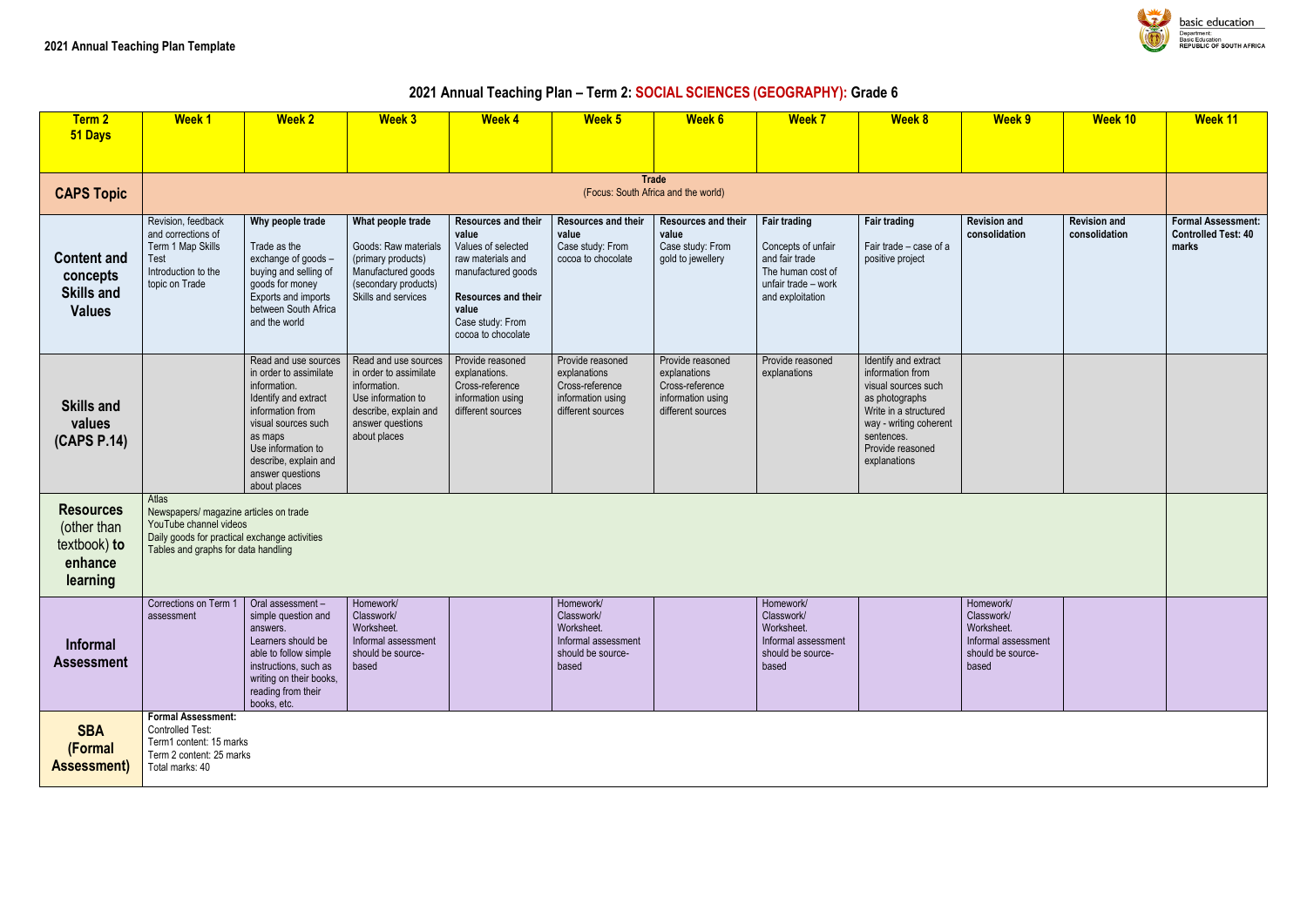# **2021 Annual Teaching Plan – Term 3: SOCIAL SCIENCES (GEOGRAPHY): Grade 6**

| Term 3<br>52 Days                                                      | <b>Week1</b>                                                                                                                                                                                                                                        | <b>Week 2</b>                                                                                                                                                                                                                                         | <b>Week 3</b>                                                                                                                                                                                                                                         | <b>Week 4</b>                                                                                                                                                                                      | Week 5                                                                                                                                             | <b>Week 6</b>                                                                                                                                                                                     | <b>Week 7</b>                                                                                                                                                                                     | <b>Week 8</b>                                                                                                                                                                          | <b>Week 9</b>                                                                              | <b>Week 10</b>                       | Week 11                                     |
|------------------------------------------------------------------------|-----------------------------------------------------------------------------------------------------------------------------------------------------------------------------------------------------------------------------------------------------|-------------------------------------------------------------------------------------------------------------------------------------------------------------------------------------------------------------------------------------------------------|-------------------------------------------------------------------------------------------------------------------------------------------------------------------------------------------------------------------------------------------------------|----------------------------------------------------------------------------------------------------------------------------------------------------------------------------------------------------|----------------------------------------------------------------------------------------------------------------------------------------------------|---------------------------------------------------------------------------------------------------------------------------------------------------------------------------------------------------|---------------------------------------------------------------------------------------------------------------------------------------------------------------------------------------------------|----------------------------------------------------------------------------------------------------------------------------------------------------------------------------------------|--------------------------------------------------------------------------------------------|--------------------------------------|---------------------------------------------|
|                                                                        |                                                                                                                                                                                                                                                     |                                                                                                                                                                                                                                                       |                                                                                                                                                                                                                                                       |                                                                                                                                                                                                    |                                                                                                                                                    |                                                                                                                                                                                                   |                                                                                                                                                                                                   |                                                                                                                                                                                        |                                                                                            |                                      |                                             |
| <b>CAPS Topic</b>                                                      |                                                                                                                                                                                                                                                     |                                                                                                                                                                                                                                                       |                                                                                                                                                                                                                                                       |                                                                                                                                                                                                    |                                                                                                                                                    | Climate and vegetation around the world                                                                                                                                                           |                                                                                                                                                                                                   |                                                                                                                                                                                        |                                                                                            |                                      |                                             |
| <b>Content and</b><br>concepts<br><b>Skills and</b><br><b>Values</b>   | Revision, feedback<br>and corrections of<br>Term 2 Controlled test<br>Introduction to the<br>topic on Climate and<br>vegetation around the<br>world<br>Link the revision to<br>Grade 5 Term 3 topic<br>- differences between<br>climate and weather | Climate around the<br>world<br>Difference between<br>climate and weather<br>Hot, mild and cold<br>climates of the world -<br>including January and<br>July temperature maps                                                                           | Climate around the<br>world<br>Wet and dry areas of the<br>world - including annual<br>rainfall map                                                                                                                                                   | <b>Tropical rainforests</b><br>Location on earth<br>Climate: temperature<br>and rainfall patterns<br>(monthly averages)                                                                            | <b>Tropical rainforests</b><br>Natural vegetation and<br>wildlife in a rainforest<br>Deforestation - reasons,<br>consequences with a<br>case study | <b>Hot deserts</b><br>Location on Earth<br>Climate: temperature<br>and rainfall patterns<br>(monthly averages)                                                                                    | <b>Hot deserts</b><br>Natural vegetation and<br>wildlife in a desert<br>--How people live in a<br>desert - examples of<br>lifestyles                                                              | <b>Coniferous forests</b><br>Location on earth<br>Climate: temperature<br>and rainfall patterns<br>(monthly averages)                                                                  | <b>Revision and</b><br>consolidation                                                       | <b>Revision and</b><br>consolidation | <b>Formal Assessment:</b><br>Test: 40 Marks |
| <b>Skills and</b><br>values<br>(CAPS P.14)                             |                                                                                                                                                                                                                                                     | Read and use sources<br>in order to assimilate<br>information.<br>Identify and extract<br>information from<br>visual sources such<br>as maps, tables and<br>graphs<br>Use information to<br>describe, explain and<br>answer questions<br>about places | Read and use sources<br>in order to assimilate<br>information.<br>Use information to<br>describe, explain and<br>answer questions<br>about places<br>Identify and extract<br>information from<br>visual sources such<br>as maps, tables and<br>graphs | Identify and extract<br>information from<br>visual sources such<br>as maps, tables and<br>graphs<br>Provide reasoned<br>explanations.<br>Cross-reference<br>information using<br>different sources | Provide reasoned<br>explanations<br>Cross-reference<br>information using<br>different sources                                                      | Identify and extract<br>information from<br>visual sources such<br>as maps, tables and<br>graphs<br>Provide reasoned<br>explanations<br>Cross-reference<br>information using<br>different sources | Identify and extract<br>information from<br>visual sources such<br>as maps, tables and<br>graphs<br>Provide reasoned<br>explanations<br>Cross-reference<br>information using<br>different sources | Identify and extract<br>information from<br>visual sources such<br>as photographs<br>Write in a structured<br>way - writing coherent<br>sentences.<br>Provide reasoned<br>explanations |                                                                                            |                                      |                                             |
| <b>Resources</b><br>(other than<br>textbook) to<br>enhance<br>learning | Atlas<br>Photographs of vegetation types<br>Photographs of people in their environments<br>You Tube channel videos<br>Internet                                                                                                                      | World maps to show annual rainfall and summer and winter temperatures<br>Graphs with monthly temperature and rainfall data                                                                                                                            |                                                                                                                                                                                                                                                       |                                                                                                                                                                                                    |                                                                                                                                                    |                                                                                                                                                                                                   |                                                                                                                                                                                                   |                                                                                                                                                                                        |                                                                                            |                                      |                                             |
| <b>Informal</b><br><b>Assessment</b>                                   | Corrections on Term 2<br>assessment                                                                                                                                                                                                                 | Oral assessment -<br>simple question and<br>answers.<br>Learners should be<br>able to follow simple<br>instructions, such as<br>writing on their books,<br>reading from their<br>books, etc.                                                          | Homework/<br>Classwork/<br>Worksheet.<br>Informal assessment<br>should be source-<br>based                                                                                                                                                            |                                                                                                                                                                                                    | Homework/<br>Classwork/<br>Worksheet.<br>Informal assessment<br>should be source-<br>based                                                         |                                                                                                                                                                                                   | Homework/<br>Classwork/<br>Worksheet.<br>Informal assessment<br>should be source-<br>based                                                                                                        |                                                                                                                                                                                        | Homework/<br>Classwork/<br>Worksheet.<br>Informal assessment<br>should be source-<br>based |                                      |                                             |
| <b>SBA</b><br>(Formal<br><b>Assessment)</b>                            | <b>Formal Assessment:</b><br>Test: 40 Marks                                                                                                                                                                                                         |                                                                                                                                                                                                                                                       |                                                                                                                                                                                                                                                       |                                                                                                                                                                                                    |                                                                                                                                                    |                                                                                                                                                                                                   |                                                                                                                                                                                                   |                                                                                                                                                                                        |                                                                                            |                                      |                                             |



basic education Department:<br>Basic Education<br>**REPUBLIC OF SOUTH AFRICA**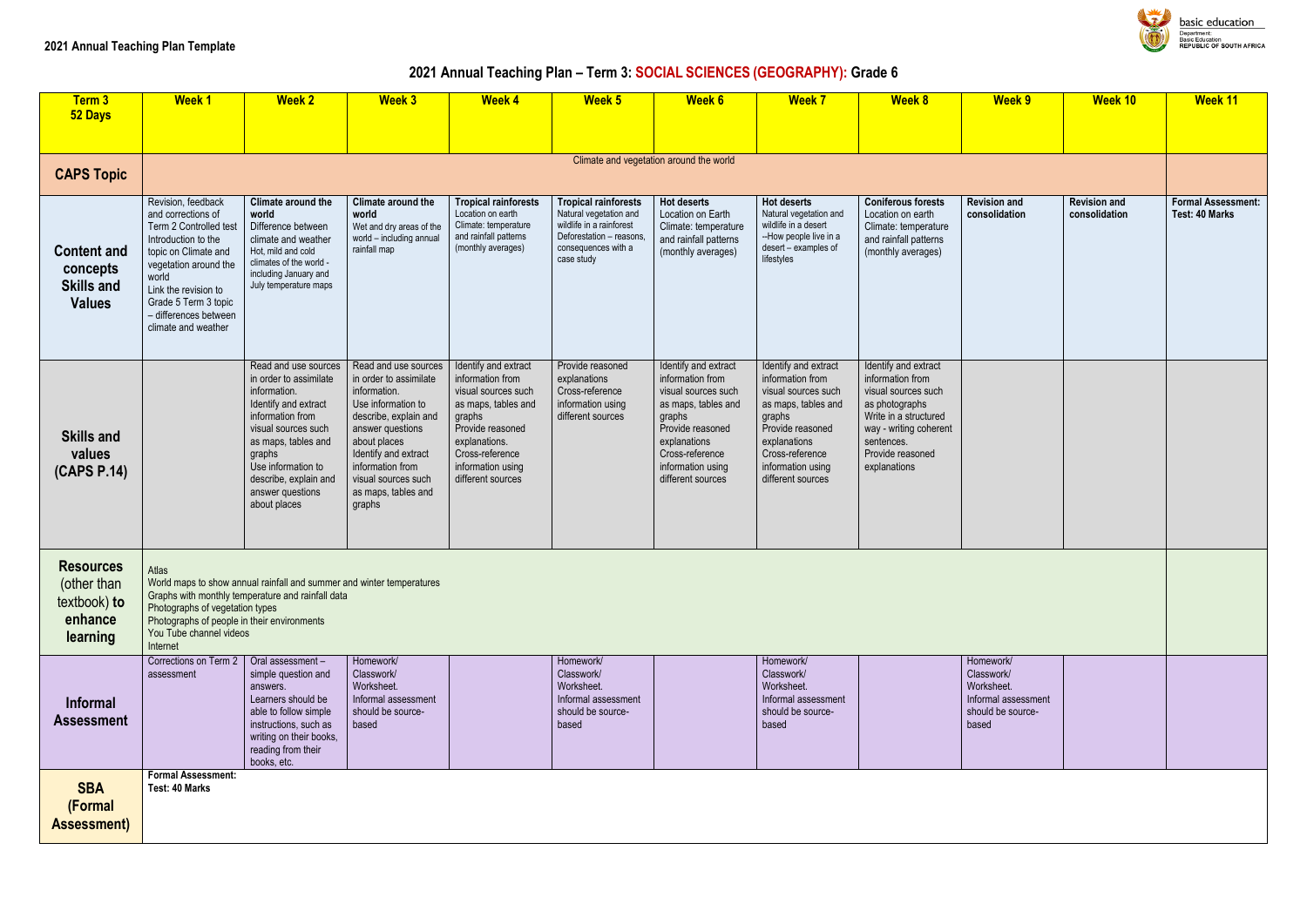#### **2021 Annual Teaching Plan – Term 4: SOCIAL SCIENCES (GEOGRAPHY): Grade 6**

| Term 4<br>47 Days                                                      | <b>Week1</b>                                                                                                                                                                                                                                      | <b>Week 2</b>                                                                                                                                                                                                                                         | <b>Week 3</b>                                                                                                                                                                                                                                         | <b>Week 4</b>                                                                                                                                                                                                                                                  | <b>Week 5</b>                                                                                                                                                                                                                                                 | <b>Week 6</b>                                                                                                                                                                                     | <b>Week 7</b>                                                                                                                                                                                     | <b>Week 8</b>                                                                                                                                                                           | <b>Week 9</b>                                                                              | <b>Week 10</b>                                           |
|------------------------------------------------------------------------|---------------------------------------------------------------------------------------------------------------------------------------------------------------------------------------------------------------------------------------------------|-------------------------------------------------------------------------------------------------------------------------------------------------------------------------------------------------------------------------------------------------------|-------------------------------------------------------------------------------------------------------------------------------------------------------------------------------------------------------------------------------------------------------|----------------------------------------------------------------------------------------------------------------------------------------------------------------------------------------------------------------------------------------------------------------|---------------------------------------------------------------------------------------------------------------------------------------------------------------------------------------------------------------------------------------------------------------|---------------------------------------------------------------------------------------------------------------------------------------------------------------------------------------------------|---------------------------------------------------------------------------------------------------------------------------------------------------------------------------------------------------|-----------------------------------------------------------------------------------------------------------------------------------------------------------------------------------------|--------------------------------------------------------------------------------------------|----------------------------------------------------------|
|                                                                        |                                                                                                                                                                                                                                                   |                                                                                                                                                                                                                                                       |                                                                                                                                                                                                                                                       |                                                                                                                                                                                                                                                                |                                                                                                                                                                                                                                                               | Population - Why people live where they do                                                                                                                                                        |                                                                                                                                                                                                   |                                                                                                                                                                                         |                                                                                            |                                                          |
| <b>CAPS Topic</b>                                                      |                                                                                                                                                                                                                                                   |                                                                                                                                                                                                                                                       |                                                                                                                                                                                                                                                       |                                                                                                                                                                                                                                                                |                                                                                                                                                                                                                                                               | (Focus: South Africa and the world)                                                                                                                                                               |                                                                                                                                                                                                   |                                                                                                                                                                                         |                                                                                            |                                                          |
| <b>Content and</b><br>concepts<br><b>Skills and</b><br><b>Values</b>   | Revision, feedback<br>and corrections of<br>Term 3 Assessment<br>Introduction to the<br>topic on Population -<br>Why people live where<br>they do<br>Link the revision to<br>Grade 5 Term 3 topic<br>- differences between<br>climate and weather | People and<br>provinces in South<br>Africa<br>Population distribution<br>and population density<br>Population distribution<br>in South Africa<br>(distribution map)                                                                                   | People and<br>provinces in South<br>Africa<br>Total population<br>figures for each<br>province (reading<br>graphs)<br>Average population<br>density for each<br>province (reading<br>graphs)                                                          | Why people live<br>where they do<br>(South Africa)<br>Reasons for location<br>of settlements - such<br>as climate, vegetation,<br>natural features, laws<br>(past and present),<br>resources and human<br>activities (such as<br>mining, fishing and<br>trade) | Why people live<br>where they do<br>(South Africa)<br>Reasons for location<br>of settlements - such<br>as climate, vegetation<br>natural features, laws<br>(past and present),<br>resources and human<br>activities (such as<br>mining, fishing and<br>trade) | Why people live<br>where they do<br>(South Africa)<br>Concept of rural and<br>urban<br>Why people move<br>from rural areas to<br>towns and cities                                                 | <b>Population around</b><br>the world<br>Population distribution<br>around the world<br>Major cities and their<br>population sizes (map).                                                         | <b>Population around</b><br>the world<br>Case study of a major<br>city to highlight the<br>reasons for its location                                                                     | <b>Revision and</b><br>consolidation                                                       | <b>Formal assessi</b><br><b>Controlled test</b><br>marks |
| <b>Skills and</b><br>values<br>(CAPS P.14)                             |                                                                                                                                                                                                                                                   | Read and use sources<br>in order to assimilate<br>information.<br>Identify and extract<br>information from visual<br>sources such as<br>maps, tables and<br>graphs<br>Use information to<br>describe, explain and<br>answer questions<br>about places | Read and use sources<br>in order to assimilate<br>information.<br>Use information to<br>describe, explain and<br>answer questions<br>about places<br>Identify and extract<br>information from visual<br>sources such as<br>maps, tables and<br>graphs | Identify and extract<br>information from visual<br>sources such as<br>maps, tables and<br>graphs<br>Provide reasoned<br>explanations.<br>Cross-reference<br>information using<br>different sources                                                             | Provide reasoned<br>explanations<br>Cross-reference<br>information using<br>different sources                                                                                                                                                                 | Identify and extract<br>information from visual<br>sources such as<br>maps, tables and<br>graphs<br>Provide reasoned<br>explanations<br>Cross-reference<br>information using<br>different sources | Identify and extract<br>information from visual<br>sources such as<br>maps, tables and<br>graphs<br>Provide reasoned<br>explanations<br>Cross-reference<br>information using<br>different sources | Identify and extract<br>information from visual<br>sources such as<br>photographs<br>Write in a structured<br>way - writing coherent<br>sentences.<br>Provide reasoned<br>explanations. |                                                                                            |                                                          |
| <b>Resources</b><br>(other than<br>textbook) to<br>enhance<br>learning | Atlas<br>Photographs of vegetation types<br>Photographs of people in their environments<br>You Tube channel videos<br>Internet                                                                                                                    | World maps to show annual rainfall and summer and winter temperatures<br>Graphs with monthly temperature and rainfall data                                                                                                                            |                                                                                                                                                                                                                                                       |                                                                                                                                                                                                                                                                |                                                                                                                                                                                                                                                               |                                                                                                                                                                                                   |                                                                                                                                                                                                   |                                                                                                                                                                                         |                                                                                            |                                                          |
| Informal<br><b>Assessment</b>                                          | Corrections on Term 2<br>assessment                                                                                                                                                                                                               | Oral assessment -<br>simple question and<br>answers.<br>Learners should be<br>able to follow simple<br>instructions, such as<br>writing on their books,<br>reading from their<br>books, etc.                                                          | Homework/<br>Classwork/<br>Worksheet.<br>Informal assessment<br>should be source-<br>based                                                                                                                                                            |                                                                                                                                                                                                                                                                | Homework/<br>Classwork/<br>Worksheet.<br>Informal assessment<br>should be source-<br>based                                                                                                                                                                    |                                                                                                                                                                                                   | Homework/<br>Classwork/<br>Worksheet.<br>Informal assessment<br>should be source-<br>based                                                                                                        |                                                                                                                                                                                         | Homework/<br>Classwork/<br>Worksheet.<br>Informal assessment<br>should be source-<br>based |                                                          |
| <b>SBA</b><br>(Formal<br><b>Assessment)</b>                            | Formal assessment: Controlled test:<br>Term 3 content: 15 marks<br>Term 4 content: 25 marks<br>Total: 40 marks                                                                                                                                    |                                                                                                                                                                                                                                                       |                                                                                                                                                                                                                                                       |                                                                                                                                                                                                                                                                |                                                                                                                                                                                                                                                               |                                                                                                                                                                                                   |                                                                                                                                                                                                   |                                                                                                                                                                                         |                                                                                            |                                                          |



basic education Department:<br>Basic Education<br>REPUBLIC OF SOUTH AFRICA

| <b>Week 9</b>                                                                              | Week 10                                            |
|--------------------------------------------------------------------------------------------|----------------------------------------------------|
|                                                                                            |                                                    |
| <b>Revision and</b><br>consolidation                                                       | Formal assessment:<br>Controlled test: 40<br>marks |
|                                                                                            |                                                    |
|                                                                                            |                                                    |
| Homework/<br>Classwork/<br>Worksheet.<br>Informal assessment<br>should be source-<br>based |                                                    |
|                                                                                            |                                                    |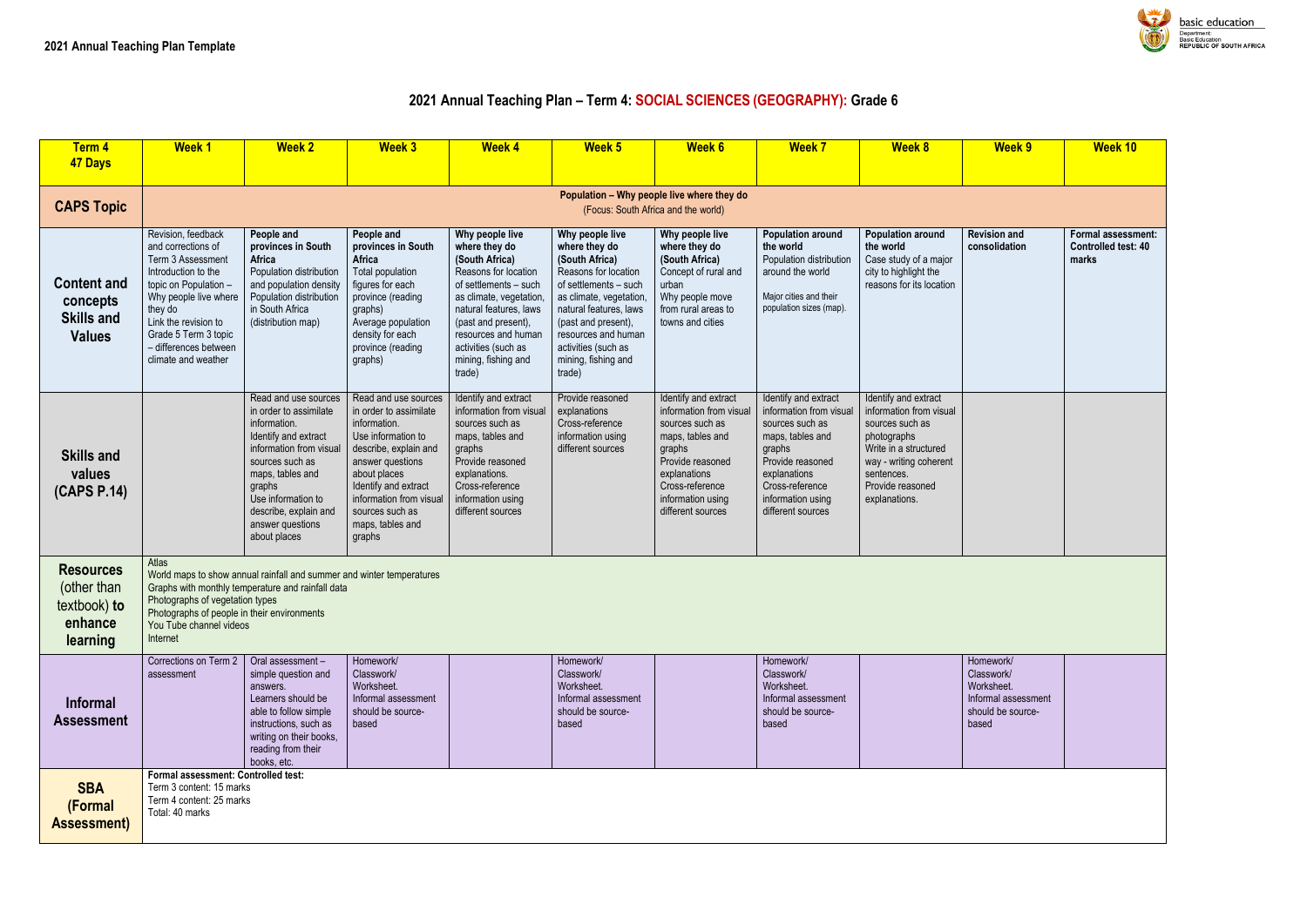# **2021 Annual Teaching Plan – Term 1: SUBJECT: HISTORY Grade 6**

| <b>Term 1</b><br>45 days                                               | <b>Week1</b>                                                                                                                                                                                                                                                                                                                                                                                                | <b>Week 2</b>                                                                                                                                                                                                                                            | <b>Week 3</b>                                                                                                                                                                                                           | <b>Week 4</b>                                                                                                                                                               | <b>Week 5</b>                                                                                                                                                                                                              | <b>Week 6</b>                                                                                                                                                                                                                               | <b>Week 7</b>                                                                                                                                                               | <b>Week 8</b>                                                                                                                                                                                                                                            | <b>Week 9</b>                        | <b>Week 10</b>                                                                                                                                                |
|------------------------------------------------------------------------|-------------------------------------------------------------------------------------------------------------------------------------------------------------------------------------------------------------------------------------------------------------------------------------------------------------------------------------------------------------------------------------------------------------|----------------------------------------------------------------------------------------------------------------------------------------------------------------------------------------------------------------------------------------------------------|-------------------------------------------------------------------------------------------------------------------------------------------------------------------------------------------------------------------------|-----------------------------------------------------------------------------------------------------------------------------------------------------------------------------|----------------------------------------------------------------------------------------------------------------------------------------------------------------------------------------------------------------------------|---------------------------------------------------------------------------------------------------------------------------------------------------------------------------------------------------------------------------------------------|-----------------------------------------------------------------------------------------------------------------------------------------------------------------------------|----------------------------------------------------------------------------------------------------------------------------------------------------------------------------------------------------------------------------------------------------------|--------------------------------------|---------------------------------------------------------------------------------------------------------------------------------------------------------------|
| <b>CAPS Topic</b>                                                      |                                                                                                                                                                                                                                                                                                                                                                                                             |                                                                                                                                                                                                                                                          |                                                                                                                                                                                                                         |                                                                                                                                                                             |                                                                                                                                                                                                                            | An African kingdom long ago in southern Africa: Mapungubwe                                                                                                                                                                                  |                                                                                                                                                                             |                                                                                                                                                                                                                                                          |                                      |                                                                                                                                                               |
| Core<br>Concepts,<br><b>Skills and</b><br><b>Values</b>                | <b>Orientation of learners</b><br>to Grade 6:<br>Welcome learners to<br>Grade 6 History (Social<br>Sciences) subject.<br>Allocate the textbooks<br>to the learners.<br>Explain the importance<br>of taking care of the<br>textbooks.<br>Explain the programme<br>of assessment (formal<br>and informal).<br>Revise concepts from<br>Grade 5 Term 4 content<br>e.g. Golden objects at<br>Mapungubwe: Limpopo | Changes in societies in<br>the Limpopo Valley<br>between 900 AD and 1<br>300 AD: bigger, more<br>organised and more<br>complex                                                                                                                           | Settlements in the<br><b>Limpopo Valley</b><br>before<br>Mapungubwe: K2<br>and Schroda                                                                                                                                  | <b>Mapungubwe: first</b><br>state in southern<br>Africa 1220 - 1300<br>- King and sacred<br>leadership<br>-First stone-walled palace<br>-Significance of<br>Mapungubwe Hill | <b>Mapungubwe: first</b><br>state in southern<br>Africa 1220 - 1300<br>-First town<br>-Distinct social classes<br>-Golden rhinoceroses and<br>other golden objects<br>(symbols of royal power<br>and political leadership) | <b>Mapungubwe: first</b><br>state in southern<br>Africa 1220 - 1300<br>-Trade across Africa and<br>across Indian Ocean and<br>beyond (globalisation)<br>-Goods traded<br>-People's journeys on foot:<br>routes, dangers, finding the<br>way | <b>Change and</b><br>continuity in East<br><b>Coast trade with</b><br>settlements inland                                                                                    | European explorer<br>in Asia at the same<br>time as<br>Mapungubwe was at<br>its height<br>-European explorer Marco<br>Polo and his travels<br>-Marco Polo's influence on<br>European traders and<br>explorers                                            | <b>Revision and</b><br>consolidation | <b>Formal assessment</b><br><b>Test</b> (Source based and<br>paragraph writing): An African<br>kingdom long ago in southern<br>Africa: Mapungubwe<br>40 Marks |
| <b>Skills and</b><br>values<br>(CAPS P.11)                             |                                                                                                                                                                                                                                                                                                                                                                                                             | Read and use<br>information from<br>different sources like<br>books, magazines,<br>pictures, websites, etc.<br>to explain, describe and<br>answer questions<br>related to changes in<br>societies in Limpopo<br>Valley during the period<br>under study. | Identify, extract,<br>interpret, compare and<br>contrast information<br>from visual sources<br>such as pictures, maps,<br>etc.<br>Provide reasoned and<br>organised explanations<br>with a logical line of<br>argument. | Read and use sources<br>in order to assimilate<br>information.<br>Use information to<br>describe, explain and<br>answer questions about<br>places                           | Identify, extract,<br>interpret, compare and<br>contrast information<br>from visual sources<br>such as pictures, maps,<br>etc.<br>Provide reasoned and<br>organised explanations<br>with a logical line of<br>argument.    | Read and use sources<br>in order to assimilate<br>information.<br>Use information to<br>describe, explain and<br>answer questions about<br>places                                                                                           | Read and use sources<br>in order to assimilate<br>information.<br>Use information to<br>describe, explain and<br>answer questions about<br>related change and<br>continuity | Read and use<br>information from<br>different sources like<br>books, magazines,<br>pictures, websites, etc.<br>to explain, describe and<br>answer questions<br>related to changes in<br>societies in Limpopo<br>Valley during the period<br>under study. |                                      |                                                                                                                                                               |
| <b>Resources</b><br>(other than<br>textbook) to<br>enhance<br>learning | Atlas, Worksheets<br>South African map showing different provinces<br>Newspapers/ magazines, websites, etc.                                                                                                                                                                                                                                                                                                 |                                                                                                                                                                                                                                                          |                                                                                                                                                                                                                         |                                                                                                                                                                             |                                                                                                                                                                                                                            |                                                                                                                                                                                                                                             |                                                                                                                                                                             |                                                                                                                                                                                                                                                          |                                      |                                                                                                                                                               |
| <b>Informal</b><br><b>Assessment</b>                                   | Oral assessment -<br>simple question and<br>answers.<br>Learners should be able<br>to follow simple<br>instructions.                                                                                                                                                                                                                                                                                        | Oral assessment -<br>simple question and<br>answers.<br>Learners should be able<br>to follow simple<br>instructions, such as<br>writing on their books,<br>reading from their<br>books, etc.                                                             | Learners should read<br>and write for part of<br>every lesson                                                                                                                                                           | Homework/ Classwork/<br>Worksheet.<br>Informal assessment<br>should be source-based                                                                                         | Learners should read<br>and write for part of<br>every lesson                                                                                                                                                              | Homework/ Classwork/<br>Worksheet.<br>Informal assessment<br>should be source-based                                                                                                                                                         | Learners should read<br>and write for part of<br>every lesson                                                                                                               | Homework/ Classwork/<br>Worksheet.<br>Informal assessment<br>should be source-based                                                                                                                                                                      |                                      |                                                                                                                                                               |
| <b>SBA</b><br>(Formal<br><b>Assessment)</b>                            | 40 Marks                                                                                                                                                                                                                                                                                                                                                                                                    | Formal assessment: Test (Source based and paragraph writing): An African kingdom long ago in southern Africa: Mapungubwe                                                                                                                                 |                                                                                                                                                                                                                         |                                                                                                                                                                             |                                                                                                                                                                                                                            |                                                                                                                                                                                                                                             |                                                                                                                                                                             |                                                                                                                                                                                                                                                          |                                      |                                                                                                                                                               |



basic education Department:<br>Basic Education<br>REPUBLIC OF SOUTH AFRICA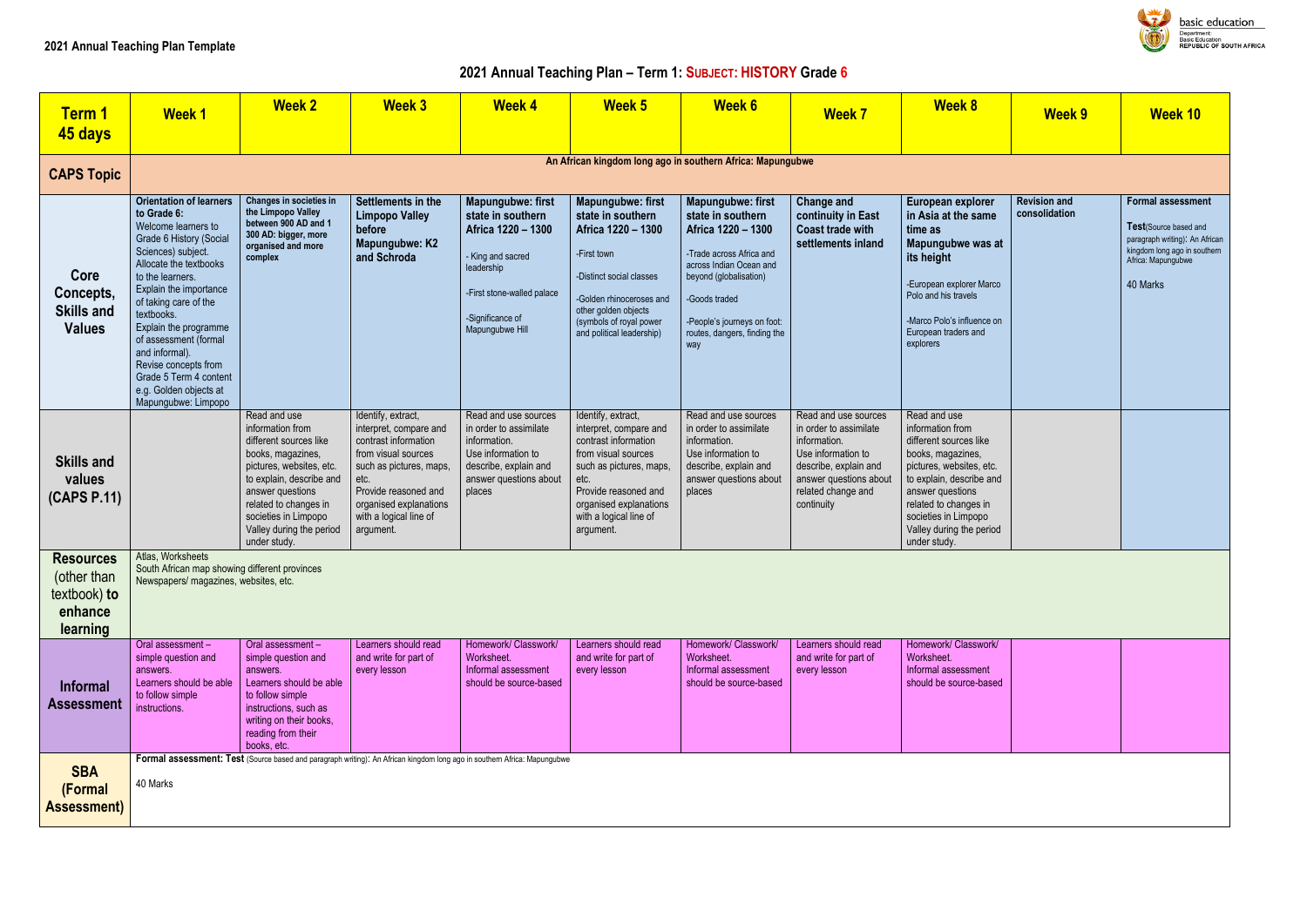# **2021 Annual Teaching Plan – Term 2: SUBJECT: HISTORY Grade 6**

| Term 2<br>51 days                                                | <b>Week 1</b>                                                                                                       | <b>Week 2</b>                                                                                                                                                                                                                                            | <b>Week 3</b>                                                                                                                                                                                                              | <b>Week 4</b>                                                                                                                                     | Week 5                                                                                                                                                                                                                     | Week 6                                                                                                                                            | <b>Week 7</b>                                                                                                                                                               | <b>Week 8</b>                                                                                                                                                                                  | Week 9                                                                     | Week 10                              | Week 11                                                                              |
|------------------------------------------------------------------|---------------------------------------------------------------------------------------------------------------------|----------------------------------------------------------------------------------------------------------------------------------------------------------------------------------------------------------------------------------------------------------|----------------------------------------------------------------------------------------------------------------------------------------------------------------------------------------------------------------------------|---------------------------------------------------------------------------------------------------------------------------------------------------|----------------------------------------------------------------------------------------------------------------------------------------------------------------------------------------------------------------------------|---------------------------------------------------------------------------------------------------------------------------------------------------|-----------------------------------------------------------------------------------------------------------------------------------------------------------------------------|------------------------------------------------------------------------------------------------------------------------------------------------------------------------------------------------|----------------------------------------------------------------------------|--------------------------------------|--------------------------------------------------------------------------------------|
| <b>CAPS Topic</b>                                                |                                                                                                                     |                                                                                                                                                                                                                                                          |                                                                                                                                                                                                                            |                                                                                                                                                   | <b>Explorers from Europe find southern Africa</b>                                                                                                                                                                          |                                                                                                                                                   |                                                                                                                                                                             |                                                                                                                                                                                                |                                                                            |                                      |                                                                                      |
| Core<br><b>Concepts, Skills</b><br>and Values                    | Revision of content<br>and concepts taught in<br>Term 1                                                             | <b>Reasons for</b><br>European<br>exploration<br>•The European<br>Renaissance 15th and<br>16th centuries: a<br>turning point in<br>European history                                                                                                      | <b>Case studies: The</b><br>contributions of:<br>•Leonardo da Vinci<br>·Galileo                                                                                                                                            | New ideas and<br>knowledge<br>Inventions:<br>•gunpowder<br>• magnetic compass<br>•caravel (including<br>influence on Europe<br>from elsewhere).   | <b>REASONS FOR</b><br><b>EXPLORING</b><br>1. Curiosity about the<br>world.<br>2. Looking for trade<br>and profit                                                                                                           | <b>REASONS FOR</b><br><b>EXPLORING</b><br>3. Spreading the<br>Christian religion.<br>4. Crossing the sea<br>and finding the East                  | European trade route<br>to the East via<br>southern Africa                                                                                                                  | Dias and his crew<br>encounter the<br>Khoikhoi in Mossel<br>Bay 1488                                                                                                                           | The journey of Da<br>Gama - Dutch East<br>India Company (DIEC)<br>journeys | <b>Revision and</b><br>consolidation | <b>Formal assessment</b><br>Test (Source based<br>and paragraph writing)<br>40 Marks |
| <b>Skills and values</b><br>(CAPS P.11)                          |                                                                                                                     | Read and use<br>information from<br>different sources like<br>books, magazines,<br>pictures, websites, etc.<br>to explain, describe<br>and answer questions<br>related to changes in<br>societies in Limpopo<br>Valley during the<br>period under study. | Identify, extract,<br>interpret, compare and<br>contrast information<br>from visual sources<br>such as pictures,<br>maps, etc.<br>Provide reasoned and<br>organised<br>explanations with a<br>logical line of<br>argument. | Read and use sources<br>in order to assimilate<br>information.<br>Use information to<br>describe, explain and<br>answer questions<br>about places | Identify, extract,<br>interpret, compare and<br>contrast information<br>from visual sources<br>such as pictures,<br>maps, etc.<br>Provide reasoned and<br>organised<br>explanations with a<br>logical line of<br>argument. | Read and use sources<br>in order to assimilate<br>information.<br>Use information to<br>describe, explain and<br>answer questions<br>about places | Read and use sources<br>in order to assimilate<br>information.<br>Use information to<br>describe, explain and<br>answer questions<br>about related change<br>and continuity | Read and use<br>information from<br>different sources like<br>books, magazines,<br>pictures, websites, etc.<br>to explain, describe<br>and answer questions<br>related Explores from<br>Europe |                                                                            |                                      |                                                                                      |
| <b>Resources (other</b><br>than textbook) to<br>enhance learning | Atlas, Political map of the world<br>Globe Worksheets,<br>Newspapers/ magazines, websites, etc.                     |                                                                                                                                                                                                                                                          |                                                                                                                                                                                                                            |                                                                                                                                                   |                                                                                                                                                                                                                            |                                                                                                                                                   |                                                                                                                                                                             |                                                                                                                                                                                                |                                                                            |                                      |                                                                                      |
| Informal<br><b>Assessment</b>                                    | Oral assessment-<br>simple question and<br>answers.<br>Learners should be<br>able to follow simple<br>instructions. | Oral assessment -<br>simple question and<br>answers.<br>Learners should be<br>able to follow simple<br>instructions, such as<br>writing on their books,<br>reading from their<br>books, etc.                                                             | Learners should read<br>and write for part of<br>every lesson                                                                                                                                                              | Homework/<br>Classwork/<br>Worksheet.<br>Informal assessment<br>should be source-<br>based                                                        | Learners should read<br>and write for part of<br>every lesson                                                                                                                                                              | Homework/<br>Classwork/<br>Worksheet.<br>Informal assessment<br>should be source-<br>based                                                        | Learners should read<br>and write for part of<br>every lesson                                                                                                               | Homework/<br>Classwork/<br>Worksheet.<br>Informal assessment<br>should be source-<br>based                                                                                                     |                                                                            |                                      |                                                                                      |
| <b>SBA</b><br>(Formal<br>Assessment)                             | <b>Controlled test: Source-based</b><br>Term 1: 15 marks<br>Term 2: 25 marks                                        |                                                                                                                                                                                                                                                          |                                                                                                                                                                                                                            |                                                                                                                                                   |                                                                                                                                                                                                                            |                                                                                                                                                   |                                                                                                                                                                             |                                                                                                                                                                                                |                                                                            |                                      |                                                                                      |



**basic education** Department:<br>Department:<br>Basic Education<br>REPUBLIC OF SOUTH AFRICA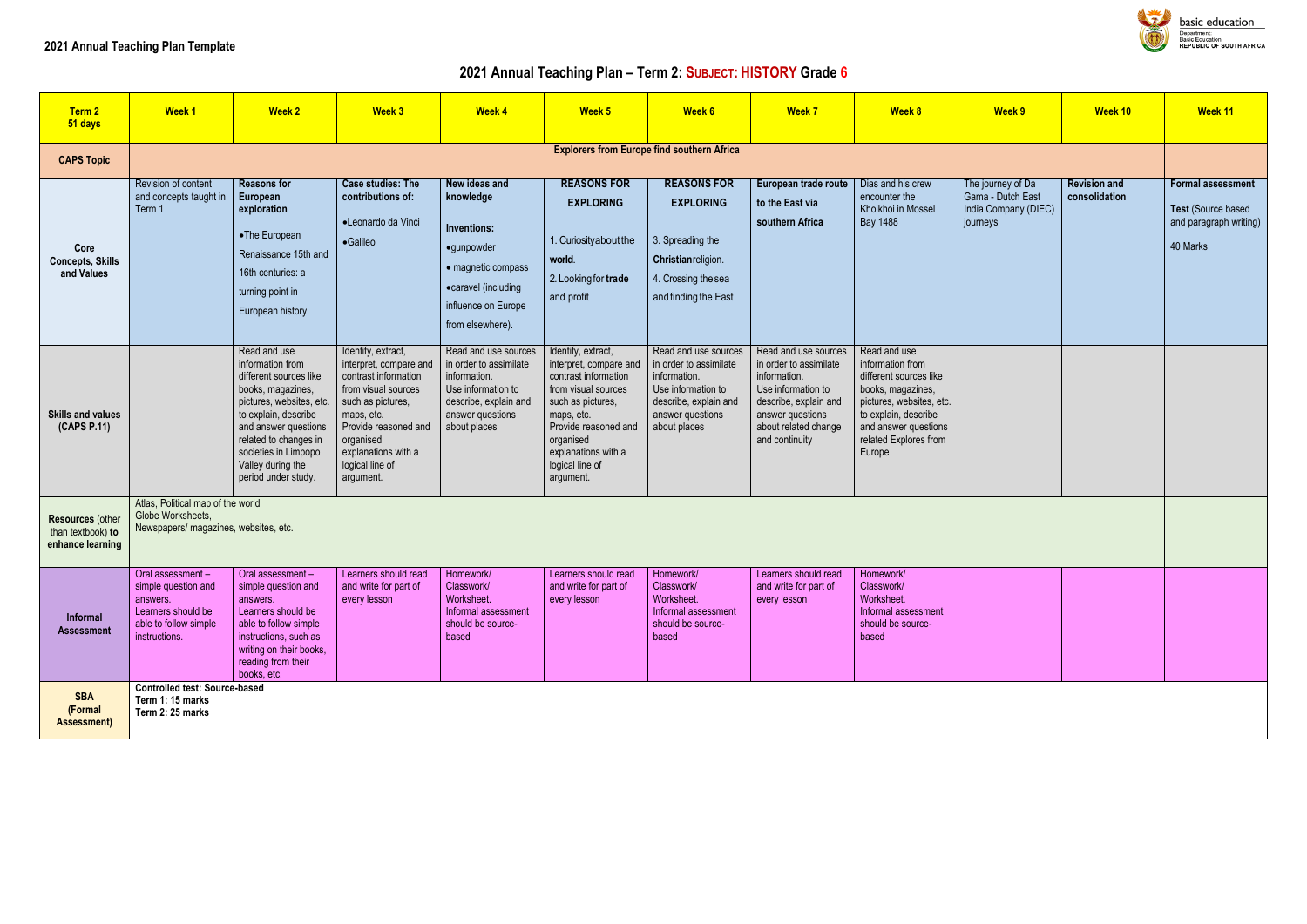# **2021 Annual Teaching Plan – Term 3: SUBJECT: HISTORY Grade 6**

| Week 9                                                                                                         | Week 10                                                   | Week 11                                       |
|----------------------------------------------------------------------------------------------------------------|-----------------------------------------------------------|-----------------------------------------------|
|                                                                                                                |                                                           |                                               |
| <b>National symbols</b><br>since 1994<br>•Coat of arms<br>•National flag<br><b>Submission</b><br>of<br>project | <b>National symbols</b><br>since 1994<br>•National anthem | <b>Feedback on the</b><br>Project<br>40 Marks |
|                                                                                                                |                                                           |                                               |
|                                                                                                                |                                                           |                                               |
|                                                                                                                |                                                           |                                               |
|                                                                                                                |                                                           |                                               |

| Term 3<br>53 days                                         | <b>Week 1</b>                                                                                                        | <b>Week 2</b>                                                                                                                                                                                                                                            | <b>Week 3</b>                                                                                                                                                                                                              | <b>Week 4</b>                                                                                                                                     | Week 5                                                                                                                                                                                                                     | <b>Week 6</b>                                                                                                                                     | <b>Week 7</b>                                                                                                                                                               | Week 8                                                                                                                                                                                                  | Week 9                                                                                                         | Week 10                                                   | Week 11                              |
|-----------------------------------------------------------|----------------------------------------------------------------------------------------------------------------------|----------------------------------------------------------------------------------------------------------------------------------------------------------------------------------------------------------------------------------------------------------|----------------------------------------------------------------------------------------------------------------------------------------------------------------------------------------------------------------------------|---------------------------------------------------------------------------------------------------------------------------------------------------|----------------------------------------------------------------------------------------------------------------------------------------------------------------------------------------------------------------------------|---------------------------------------------------------------------------------------------------------------------------------------------------|-----------------------------------------------------------------------------------------------------------------------------------------------------------------------------|---------------------------------------------------------------------------------------------------------------------------------------------------------------------------------------------------------|----------------------------------------------------------------------------------------------------------------|-----------------------------------------------------------|--------------------------------------|
|                                                           |                                                                                                                      |                                                                                                                                                                                                                                                          |                                                                                                                                                                                                                            |                                                                                                                                                   |                                                                                                                                                                                                                            |                                                                                                                                                   |                                                                                                                                                                             |                                                                                                                                                                                                         |                                                                                                                |                                                           |                                      |
| <b>CAPS Topic</b>                                         |                                                                                                                      |                                                                                                                                                                                                                                                          |                                                                                                                                                                                                                            |                                                                                                                                                   |                                                                                                                                                                                                                            | <b>Democracy and citizenship</b>                                                                                                                  |                                                                                                                                                                             |                                                                                                                                                                                                         |                                                                                                                |                                                           |                                      |
| Core<br><b>Concepts, Skills</b><br>and Values             | Revise content and<br>concepts taught in<br>Term 2                                                                   | How people<br>govern<br>themselves in a<br>democracy<br>Our national<br>government<br>•The first democratic<br>government in South<br><b>Starting with Project</b>                                                                                       | Our national<br>government<br>continue<br>•Africa 1994<br>Political parties and<br>voting in national<br>elections.<br>•The purpose of the<br>Constitution.                                                                | Our national<br>government<br>continue<br>•The role of<br>Parliament.<br>•The importance of<br>rules and laws.                                    | Our national<br>government<br>continue<br>The justice system<br>and equality under the<br>law.                                                                                                                             | <b>Rights and</b><br>responsibilities<br>of citizens in a<br>democracy<br>Case study<br><b>Fatima Meer</b>                                        | <b>Rights and</b><br>responsibilities<br>of citizens in a<br>democracy<br>•The Constitutional<br>Court.<br>Case study<br>Pius Langa                                         | Children's rights and<br>responsibilities<br>•Children's Charter of<br>South Africa                                                                                                                     | <b>National symbols</b><br>since 1994<br>•Coat of arms<br>•National flag<br><b>Submission</b><br>0f<br>project | <b>National symbols</b><br>since 1994<br>•National anthem | Feedback on t<br>Project<br>40 Marks |
| <b>Skills and values</b><br>(CAPS P.11)                   |                                                                                                                      | Read and use<br>information from<br>different sources like<br>books, magazines,<br>pictures, websites, etc.<br>to explain, describe<br>and answer questions<br>related to changes in<br>societies in Limpopo<br>Valley during the<br>period under study. | Identify, extract,<br>interpret, compare and<br>contrast information<br>from visual sources<br>such as pictures,<br>maps, etc.<br>Provide reasoned and<br>organised<br>explanations with a<br>logical line of<br>argument. | Read and use sources<br>in order to assimilate<br>information.<br>Use information to<br>describe, explain and<br>answer questions<br>about places | Identify, extract,<br>interpret, compare and<br>contrast information<br>from visual sources<br>such as pictures,<br>maps, etc.<br>Provide reasoned and<br>organised<br>explanations with a<br>logical line of<br>argument. | Read and use sources<br>in order to assimilate<br>information.<br>Use information to<br>describe, explain and<br>answer questions<br>about places | Read and use sources<br>in order to assimilate<br>information.<br>Use information to<br>describe, explain and<br>answer questions<br>about related change<br>and continuity | Read and use<br>information from<br>different sources like<br>books, magazines,<br>pictures, websites, etc.<br>to explain, describe<br>and answer questions<br>related to democracy<br>and citizenship. |                                                                                                                |                                                           |                                      |
| Resources (other<br>than textbook) to<br>enhance learning | Atlas<br>Worksheets<br><b>Constitution of South Africa</b><br>National flag<br>Newspapers/ magazines, websites, etc. |                                                                                                                                                                                                                                                          |                                                                                                                                                                                                                            |                                                                                                                                                   |                                                                                                                                                                                                                            |                                                                                                                                                   |                                                                                                                                                                             |                                                                                                                                                                                                         |                                                                                                                |                                                           |                                      |
| Informal<br><b>Assessment</b>                             | Oral assessment-<br>simple question and<br>answers.<br>Learners should be<br>able to follow simple<br>instructions.  | Oral assessment-<br>simple question and<br>answers.<br>Learners should be<br>able to follow simple<br>instructions, such as<br>writing on their books,<br>reading from their<br>books, etc.                                                              | Learners should read<br>and write for part of<br>every lesson                                                                                                                                                              | Homework/<br>Classwork/<br>Worksheet.<br>Informal assessment<br>should be source-<br>based                                                        | Learners should read<br>and write for part of<br>every lesson                                                                                                                                                              | Homework/<br>Classwork/<br>Worksheet.<br>Informal assessment<br>should be source-<br>based                                                        | Learners should read<br>and write for part of<br>every lesson                                                                                                               | Homework/<br>Classwork/<br>Worksheet.<br>Informal assessment<br>should be source-<br>based                                                                                                              |                                                                                                                |                                                           |                                      |
| <b>SBA</b><br>(Formal<br><b>Assessment</b> )              |                                                                                                                      | Project: To be introduced at the beginning of the topic on Democracy and citizenship. (Marks: 40)                                                                                                                                                        |                                                                                                                                                                                                                            |                                                                                                                                                   |                                                                                                                                                                                                                            |                                                                                                                                                   |                                                                                                                                                                             |                                                                                                                                                                                                         |                                                                                                                |                                                           |                                      |



**Dasic education** Department:<br>Basic Education<br>REPUBLIC OF SOUTH AFRICA